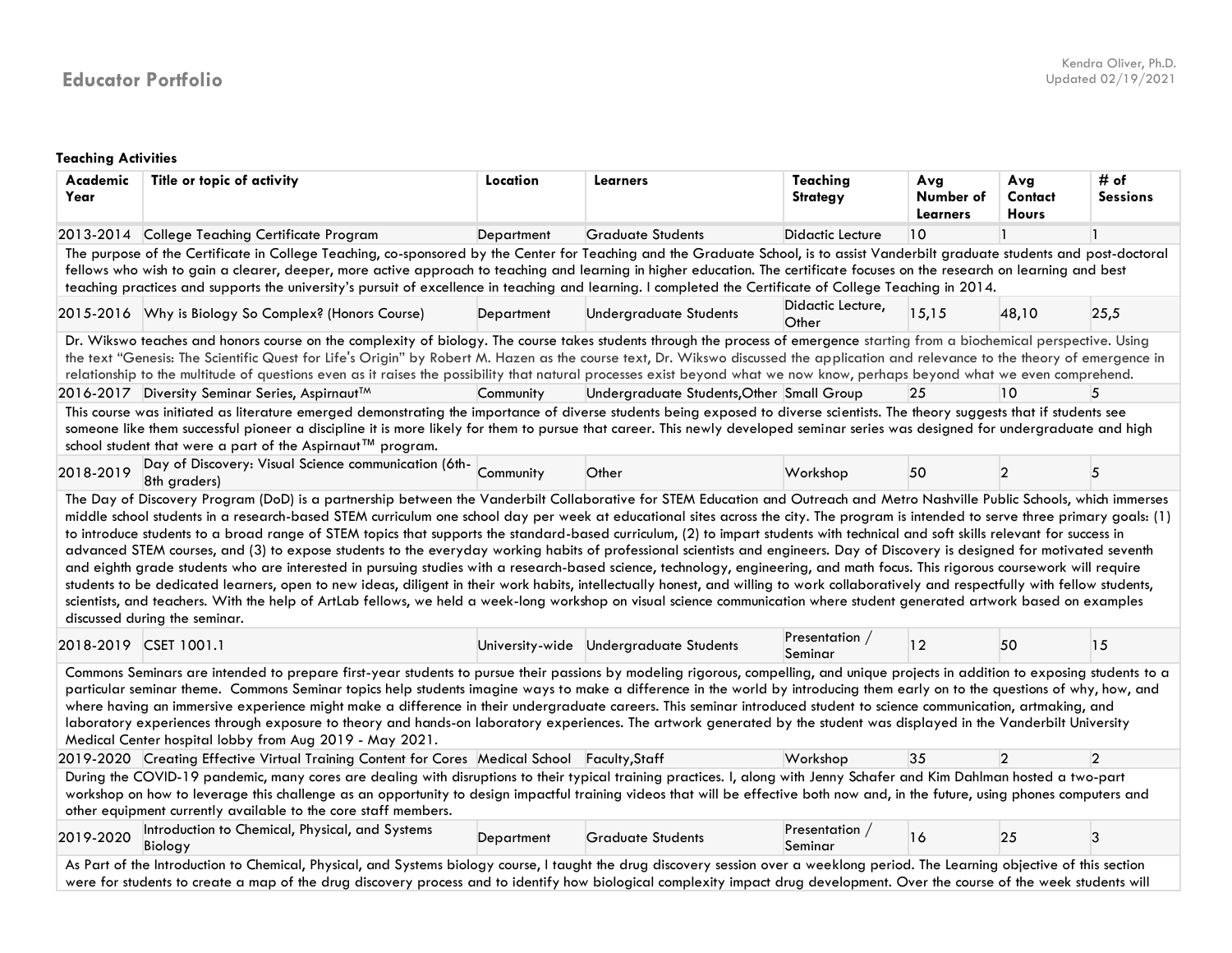# **Educator Portfolio** Updated 02/19/2021

sketch/outline examples of ADME principles using real drug examples. Students were also given examples of recent Vanderbilt drug development efforts and presented them to the group based on the process that we discussed earlier in the week. Finally, students described how drug discovery could be related to their current rotation projects. We used the material developed for the online DMPK course to supplement the in-person lectures.

| $-2022$<br>2021<br>$\sim$<br>largets<br><b>Pharmacoloay</b> | Department | <b>Students</b><br>eraduate | Presentation<br>Seminar |  |  |  |  |
|-------------------------------------------------------------|------------|-----------------------------|-------------------------|--|--|--|--|
|-------------------------------------------------------------|------------|-----------------------------|-------------------------|--|--|--|--|

As a part of the pharmacology targets course, I created three pre-recorded asynchronous videos for the student to watch prior to attending the synchronous meetings. The learning objectives of the course were:

- Describe the properties of the heart, including contractility (e.g., excitation-contraction coupling) and electrical activity (e.g., the action potential, automaticity, excitability, refractory period, conduction and the relationship to the electrocardiogram).
- Discuss the mechanisms by which the autonomic nervous system regulates heart rate and contractility.
- Cardiac cycle: Summarize what occurs during systole and diastole, Explain the relationship between ventricular pressure, aortic pressure, and atrial pressure during the cardiac cycle, Sketch out the relationship between ventricular volumes and pressure and aortic volumes and pressures during the cardiac cycle, Articulate how systole and diastole are affected by changes in heart rate.
- Cardiac output: Students will define cardiac output, Explain the relationship between cardiac output and whole-body oxygen consumption and/or work, Illustrate the role of heart rate and stroke volume in increasing cardiac output 4- to 6-fold over resting levels, Students will use an example to measure cardiac output using Fick principle with either dye dilution or thermodilution.
- Identify the intrinsic and extrinsic regulation of the cardiovascular system and its effect on cardiac cycle and output
- Students will be able to define the concepts of inotropism, chronotropism, dromotropism and lusitropism as they pertain to the mechanism of action of commonly used drugs.
- Describe cardiac and vascular smooth muscle cellular pathobiology, including mechanisms of apoptosis and responses to hypoxia, reperfusion, ischemia, and mechanical and oxidative stress.
- Students will compare and contract clinical disorders in the context of the cardiac cycle and output (angina, arrhythmias, Edema, heart failure, systemic hypertension, pulmonary hypertension, hypotension, myocardial infarction).
- Students will identify examples, the use, and rationale for various therapeutic classes (antianginal, antiarrhythmic, antihypertensive, cardioinhibitory, cardiostimulatory, diuretic, pressor, thrombolytic, vasoconstrictor, vasodilator), particularly as it relates to cardiac cycle and output.

During the synchronous meeting time the student and I worked through problem sets to test her application of the information and conceptual knowledge base.

| 2021-2022 "Art-ifying" Your Science How Scientists Can (and Do) Community                                                                                                                                                                                                                                                                                                                                                                                                                              |           | Undergraduate<br>Students, Medical<br>Students, Graduate<br>Students, Faculty, Public | Workshop | 40 |  |
|--------------------------------------------------------------------------------------------------------------------------------------------------------------------------------------------------------------------------------------------------------------------------------------------------------------------------------------------------------------------------------------------------------------------------------------------------------------------------------------------------------|-----------|---------------------------------------------------------------------------------------|----------|----|--|
| This was a one-hour workshop given during the BLAST (Bacterial Locomotion and Signal Transduction) conference about the intersection of art and science. This conference includes                                                                                                                                                                                                                                                                                                                      |           |                                                                                       |          |    |  |
| leaders in the bacteriology field but is also geared towards trainees. The objectives of the workshop were (1) define the purpose of using art for science communication, (2)<br>Provide examples of existing projects that have used art for science communication, (3) Empower viewers with art-based communication approaches for their own work.                                                                                                                                                   |           |                                                                                       |          |    |  |
| 2021-2022 How the digital world is changing science                                                                                                                                                                                                                                                                                                                                                                                                                                                    | Community | Graduate<br>Students, Undergraduate<br>Students, Medical<br>Students, Faculty, Public | Workshop | 45 |  |
| This was the second workshop that I ran as a part of the BLAST (Bacterial Locomotion and Signal Transduction) conference. The goal of the session was to outline and discuss the<br>ways that digital communication is changing science. The objectives for the workshop were (1) define "digital world" and some "digital strategies" (2) provide some guidelines and<br>best practices for using various digital strategies, and (3) discuss the ways that the "digital world" is impacting science. |           |                                                                                       |          |    |  |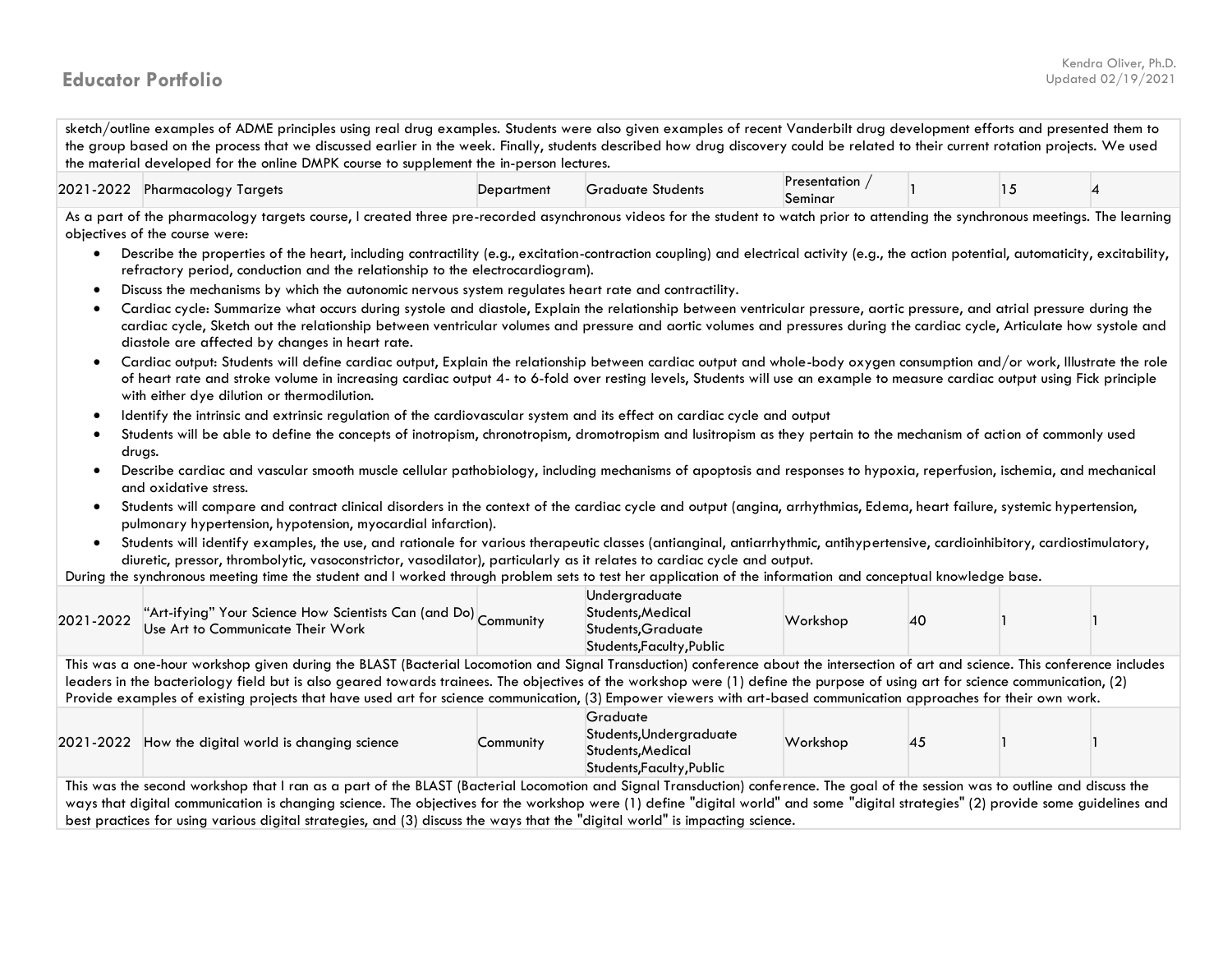### **Teaching Evaluations**

| Academic Year          | Title or topic of activity                                       | <b>Evaluators</b> | <b>Score</b>             | <b>Supporting Documents</b> |  |  |  |  |
|------------------------|------------------------------------------------------------------|-------------------|--------------------------|-----------------------------|--|--|--|--|
| 2018-2019              | CSET 1001.1                                                      | 8 Learners        | 4.38 on 1-5 Likert Scale | Yes                         |  |  |  |  |
| Project Audience: 12   |                                                                  |                   |                          |                             |  |  |  |  |
| Responses Received: 8  |                                                                  |                   |                          |                             |  |  |  |  |
| Response Ratio: 66.67% |                                                                  |                   |                          |                             |  |  |  |  |
| 2019-2020              | <b>Creating Effective Virtual Training Content for Cores</b>     | 12 Learners       | 4.75 on 1-5 Likert Scale | Yes                         |  |  |  |  |
|                        | This was a post workshop survey administered by workshop leaders |                   |                          |                             |  |  |  |  |
| 2019-2020              | Introduction to Chemical, Physical, and Systems Biology          | 6 Learners        | 4.67 on 1-5 Likert Scale | No                          |  |  |  |  |
| Project Audience: 16   |                                                                  |                   |                          |                             |  |  |  |  |
| Responses Received: 6  |                                                                  |                   |                          |                             |  |  |  |  |
|                        | Response Ratio: 37.50%                                           |                   |                          |                             |  |  |  |  |

### **Teaching and Educational Scholarship Awards**

| Academic<br>Year | <b>Award Name</b>                           | <b>Sponsoring</b><br>Organization                              | Level of<br>Award | <b>Criterion for Award</b>                                                                                                                                                                                                                                                                                                                                                                                                                                                                                                                  |
|------------------|---------------------------------------------|----------------------------------------------------------------|-------------------|---------------------------------------------------------------------------------------------------------------------------------------------------------------------------------------------------------------------------------------------------------------------------------------------------------------------------------------------------------------------------------------------------------------------------------------------------------------------------------------------------------------------------------------------|
| 2017-<br>2018    | Catalyze<br>Creativity<br>Grant             | Curb Center for Art,<br><b>Enterprise and Public</b><br>Policy | Institution       | On a rolling basis The Curb Center offers Faculty & Staff Creative Catalyst Awards, providing members<br>from these groups with an opportunity to implement original ideas which use creativity as a force for<br>innovation and community engagement while challenging conventional thinking and fostering unique<br>partnerships between all participants. An undergraduate student and I work a proposal for a "Women in<br>Science" program that was awarded an resulted in a publication.                                              |
| 2018-<br>2019    | Provost<br>Research<br><b>Studios Award</b> | Office of Faculty<br><b>Affairs</b>                            | Institution       | The goal of the Provost Research Studios (PRS) is to support the professional development of full-time<br>faculty (tenured, tenure track, and non-tenure track) who are not full professors or otherwise at the top of<br>their promotion ladder. With the Provost Research Studio award, I was able to attend a training course on<br>Brightspace to learning about online course design with the platform. I also took a digital marketing course<br>that was instrumental when thinking about external communication in a digital world. |

### **Mentoring and Advising:**

Mentoring Activities

| <b>Training</b><br>Period  | Mentee<br>Name | Mentee Role                   | Current<br><b>Position</b> | Topic                                         | <b>Achievements</b>                                                                                                                                                                                                                                                                                                                                                                                                                                                                                                                                                                                                                                                                                                                                                                                                                                                                                                                                         |
|----------------------------|----------------|-------------------------------|----------------------------|-----------------------------------------------|-------------------------------------------------------------------------------------------------------------------------------------------------------------------------------------------------------------------------------------------------------------------------------------------------------------------------------------------------------------------------------------------------------------------------------------------------------------------------------------------------------------------------------------------------------------------------------------------------------------------------------------------------------------------------------------------------------------------------------------------------------------------------------------------------------------------------------------------------------------------------------------------------------------------------------------------------------------|
| Aug<br>$2016 -$<br>Present | Emily Layton   | ArtLab<br>Studio<br>Assistant | Post-gradaute<br>student   | Communication of<br>Science and<br>Technology | Emily is a 2020 Vanderbilt graduate with a B.A. in Molecular and Cellular Biology. As<br>director of ArtLab's external relations team, Emily currently works to make ArtLab not only a<br>resource for its participants, but a conduit for the art-science world at large. Emily spent all<br>four undergraduate years researching the Wolbachia bacterium in Dr. Seth Bordenstein's<br>laboratory where her work was funded by the SyBBURE Research Program and NSF's Louis<br>Stokes Alliance for Minority Participation fellowship. Her research is published in Nature,<br>Proceedings of the National Academy of Science, and a first-author paper in mBio. Emily<br>combined her research experience with her love of art as a 2019 ArtLab fellow and a 2020<br>Artist-in-Residence. She displayed her artwork at ArtLab's 2019 gallery show and created<br>graphical educational materials for the Wolbachia-based outreach initiative The Wolbachia |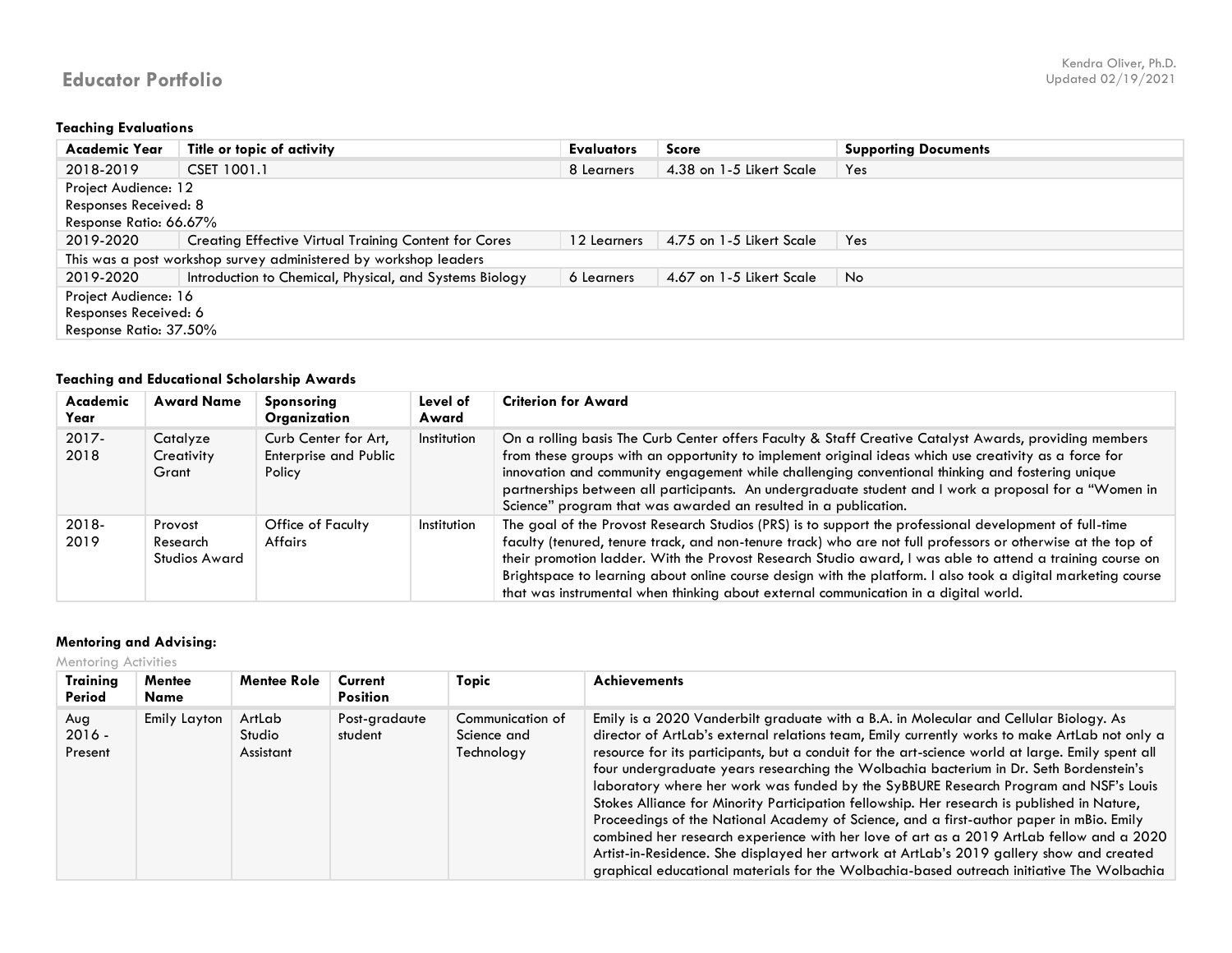|                                |                    |                           |                          |                                                                  | Project. Emily is highly experienced in digital vector art, drawing, and painting, and she is<br>learning 2D and 3D animation.                                                                                                                                                                                                                                                                                                                                                                                                                                                                                                                                                                                                                                                                                                                                                                                                                                                                                                                                                                                                                                                                                                                                                                                                                                                                                                                                                                                                  |
|--------------------------------|--------------------|---------------------------|--------------------------|------------------------------------------------------------------|---------------------------------------------------------------------------------------------------------------------------------------------------------------------------------------------------------------------------------------------------------------------------------------------------------------------------------------------------------------------------------------------------------------------------------------------------------------------------------------------------------------------------------------------------------------------------------------------------------------------------------------------------------------------------------------------------------------------------------------------------------------------------------------------------------------------------------------------------------------------------------------------------------------------------------------------------------------------------------------------------------------------------------------------------------------------------------------------------------------------------------------------------------------------------------------------------------------------------------------------------------------------------------------------------------------------------------------------------------------------------------------------------------------------------------------------------------------------------------------------------------------------------------|
| Jun 2018<br>- Aug<br>2018      | Favour<br>Akabogu  | Aspirnaut<br>Student      | Research<br>Assistant    | <b>Medical Research</b>                                          | Favour is an exceptional young scientist. She worked alongside me as a post-doctoral fellow<br>to implement an innovative novel educational research model system that could be used in K-<br>12 classrooms as part of our Aspirnaut Research experience. In the Summer of 2017, as I<br>worked with Favour, she demonstrated exceptional high motivation, science acumen,<br>interpersonal skills, love of science, research achievement, and a desire to impact research.<br>Under the leadership of Dr. Billy Hudson, the group has made several discoveries on the<br>development of tissues, emphasizing how the microenvironment of cells is made and how it<br>works to influence cell behavior. These discoveries include a new chemical bond (Science,<br>2009); bromine, in the form of bromide, as an essential element in the animal kingdom for<br>assembly of the microenvironment (Cell, 2014); and chloride as a signal for assembly of the<br>microenvironment (J. Cell Bio. 2016). These discoveries set up fundamental questions about<br>how bromide and chloride function in normal tissue development. Favour was instrumental in<br>establishing a novel animal system to study the form and function of the maxillary gland that<br>represents a primitive kidney-like structure in various ions. We searched for a primitive<br>animal model that is tractable for the investigation of ultrafiltration mechanisms and carried<br>out studies on brine shrimp, or sea monkeys, a primitive crustacean. |
| Aug<br>$2018 -$<br>Present     | Matthew<br>Gothard | ArtLab<br>Fellow          | Undergraduate<br>student | Interactive<br>experiences with<br>coding and kinetic<br>art     | Matt is an undergraduate senior from East Canton, Ohio who has created interactive<br>experiences which can be described as the fusion of creative coding and kinetic art. Through<br>ArtLab, he hopes to better understand the intersection of art, making, and design. He studies<br>mechanical engineering at Vanderbilt University but enjoys exploring and developing<br>interdisciplinary projects.                                                                                                                                                                                                                                                                                                                                                                                                                                                                                                                                                                                                                                                                                                                                                                                                                                                                                                                                                                                                                                                                                                                       |
| Aug<br>$2018 -$<br>May<br>2020 | Justin<br>Chediak  | <b>CSET</b><br>internship | <b>Medical Student</b>   | Interactive Display<br>of Research in<br><b>Stevenson Center</b> | Justin and I worked together for multiple years in both a laboratory and science<br>communication setting. He senior thesis project was to design, and potential implement an<br>interactive display outside the Stevenson lecture halls. The goal was for students to be able<br>browse a library of videos, each detailing the work a certain group and whether they are<br>interested in accepting undergraduates. The goal of his project was to present research in<br>an informal and approachable way to undergraduate students, enhance interest in the<br>amazing work being done at Vanderbilt, and encourage them to get involved.<br>https://youtu.be/tJehGUc6sXg                                                                                                                                                                                                                                                                                                                                                                                                                                                                                                                                                                                                                                                                                                                                                                                                                                                   |
| Aug<br>$2018 -$<br>May<br>2020 | Eve Moll           | <b>CSET</b><br>Internship | <b>Medical Student</b>   | Exploring the<br>Intersection of Art<br>and Medicine             | Eve Moll and I began out multi-year mentor-mentee relationship just as ArtLab was just<br>developing. With support from the Wond'ry and the Curb Center for Art, Enterprise and<br>Public Policy, Eve and I were able to build ArtLab Vanderbilt. The goal of this effort was to<br>develop a program that would support the intersection of art and science. We were<br>interested in using and supporting the creative process, critical thinking, and big picture<br>concepts. Eve served as an undergraduate fellow were she published a manuscript,<br>exhibited oil paintings about epigenetics, completed drawings inspired by the structure of a<br>binary toxin and its movement through cell membranes, and curated an exhibit about women<br>in science that featured her artwork along with Oliver's and that of Marilyn Murphy,<br>professor of art, emerita. https://news.vanderbilt.edu/2020/04/30/exploring-the-<br>intersection-of-art-and-medicine-eve-moll-ba20/                                                                                                                                                                                                                                                                                                                                                                                                                                                                                                                                             |
| Jun 2019<br>- May<br>2020      | Liyan Shen         | Artist in<br>Residence    | Undergraduate<br>Student | VI4 AiR Program                                                  | Liyan Shen was first a student in the iSeminar Commons Art-Science course. From there she<br>also participated in the summer Artist-in-Residence program. Liyan has been interested in<br>drawing for quite some time. She had been the president of the illustration club in her high                                                                                                                                                                                                                                                                                                                                                                                                                                                                                                                                                                                                                                                                                                                                                                                                                                                                                                                                                                                                                                                                                                                                                                                                                                          |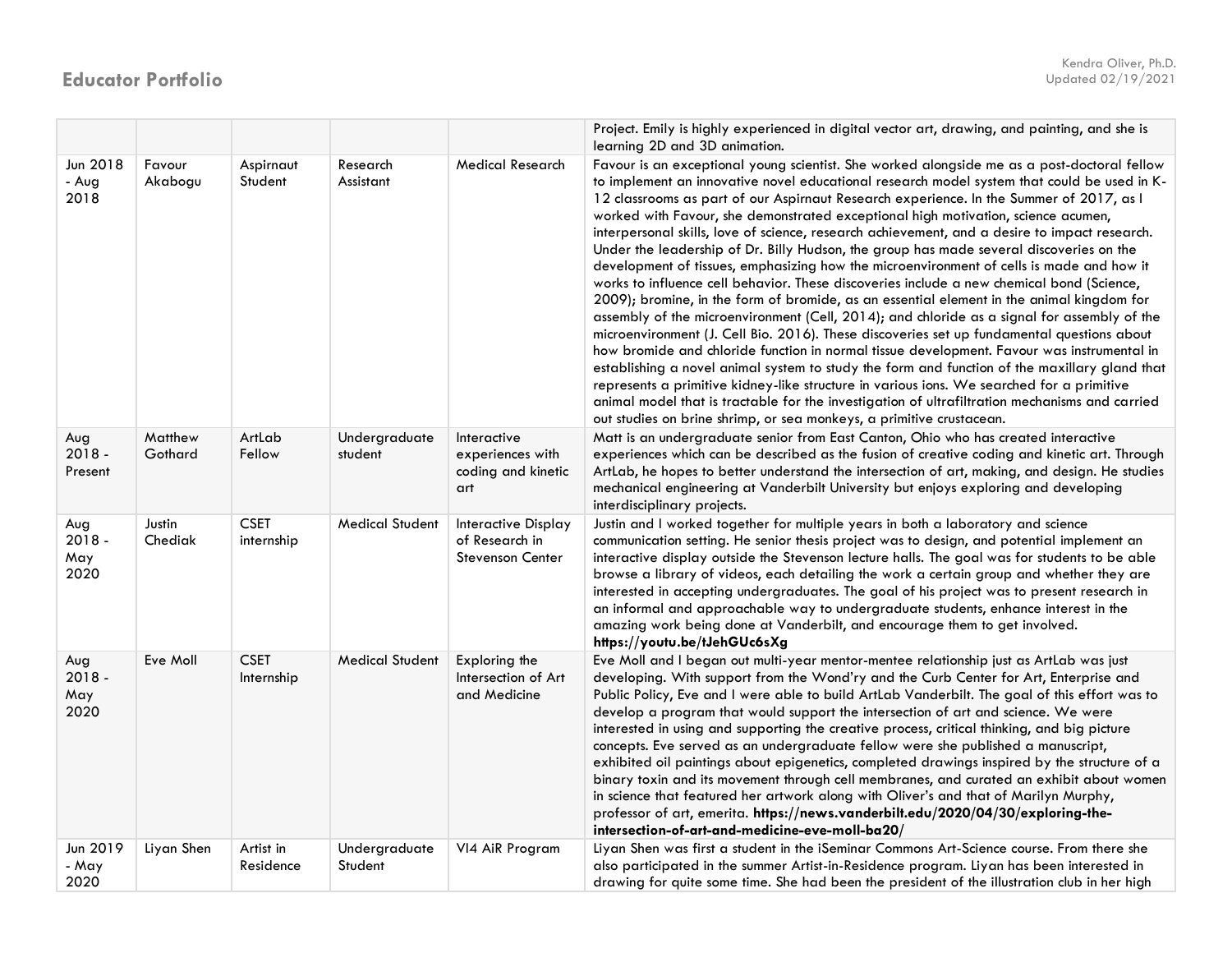|                             |                       | Summer<br>2019                |                          |                                                | school for three years, so she spent a lot of time drawing illustrations, but these were<br>typically not related to science. Over the AiR program, she worked with Alyssa Hasty to<br>visualize how the iron-handling abilities of macrophages differ when there are extra iron in<br>lean and obese animals and how macrophages and adipocyte react to the excess iron. Two<br>core concepts are: MFehi macrophages are macrophages with a high iron concentration in<br>adipose tissue, while MFelo macrophages are macrophages with a low iron concentration in<br>adipose tissue. Her overall experience has been very great. She says, "I talked with very<br>amazing researchers, understood a lot of scientific concepts that I've never known before,<br>and challenged myself by converting complex theories to understandable drawings and by<br>continue evaluating my works from the perspective of viewers." MFehi macrophages are<br>macrophages with a high iron concentration in adipose. |
|-----------------------------|-----------------------|-------------------------------|--------------------------|------------------------------------------------|------------------------------------------------------------------------------------------------------------------------------------------------------------------------------------------------------------------------------------------------------------------------------------------------------------------------------------------------------------------------------------------------------------------------------------------------------------------------------------------------------------------------------------------------------------------------------------------------------------------------------------------------------------------------------------------------------------------------------------------------------------------------------------------------------------------------------------------------------------------------------------------------------------------------------------------------------------------------------------------------------------|
| Aug<br>$2019 -$<br>Present  | Stephanie<br>Castillo | Graduate<br>Research          | Graduate<br>student      | Science<br>Communication                       | Stephanie is my first graduate student and is the first student at Vanderbilt to pursue an<br>advanced degree in the Communication of Science and Technology at Vanderbilt University.<br>As a trained chemist for nine years and a filmmaker for three, Stephanie has been share<br>storytelling videos about science through the lens of scientists of color. With videos that<br>highlight representation in STEM, she has been researching if the videos could be a tool for<br>intervention in changing students of color attitudes towards belonging in STEM.                                                                                                                                                                                                                                                                                                                                                                                                                                        |
| Aug<br>$2019 -$<br>Present  | Maggie Xu             | ArtLab<br>Studio<br>Assistant | Undergraduate<br>Student | Communication of<br>Science and<br>Technology  | Maggie is an undergraduate student studying psychology and scientific computing. She first<br>joined ArtLab during her freshman year. Since then, she has completed an ArtLab Fellowship<br>project and participated in the Summer Artist-in-Residence program where she worked with<br>the Calipari Lab to visually represent their research on how neural circuitry for processes<br>such as reward learning and motivation contributes to psychiatric disorders. Maggie<br>primarily works with digital art and has recently started exploring animation. Outside of art<br>and classes, she enjoys curling up with a good book and playing piano.                                                                                                                                                                                                                                                                                                                                                      |
| Aug<br>$2019 -$<br>Dec 2019 | Jonathan<br>Algoo     | SyBBURE<br>student            | Post-gradaute<br>student | Interactive visual<br>displays                 | Jonathan Algoo, a SyBBURE alumnus who graduated in 2020 with majors in Chemistry and<br>in Communication of Science and Technology, received the Outstanding Undergraduate<br>Research in Chemistry Award and Highest Honors in Chemistry in 2020.                                                                                                                                                                                                                                                                                                                                                                                                                                                                                                                                                                                                                                                                                                                                                         |
| Jan 2020<br>- Present       | Skylar<br>Cuevas      | Immersion<br>Student          | Undergraduate<br>Student | Communications of<br>Science and<br>Technology | Skylar Cuevas is a third-year undergraduate student studying Communications of Science<br>and Technology and Chemistry at Vanderbilt University. With ArtLab as a foundation to<br>explore her interests in medicine and the arts, Skylar plans to pursue a medical career in the<br>future, to utilize her artistic passion as a voice for those in underserved communities, and to<br>proliferate scientific discoveries to the greater public. Skylar is currently working with me to<br>complete her Immersion project by creating a growing art-science portfolio of scientific<br>cover art commissions and series, academic papers, graphic novels, and other small projects.<br>https://as.vanderbilt.edu/news/2020/10/16/pandemic-student-summer-experiences-<br>science-based-art-research/                                                                                                                                                                                                      |
| Jan 2020<br>- Present       | Navya<br>Thakkar      | Immersion<br>Student          | Undergraduate<br>Student | Communications of<br>Science and<br>Technology | Navya Thakkar is an undergraduate student from Mumbai, India, studying Biology and Art<br>at Vanderbilt University. From a young age, Navya had an attraction to the visual arts and<br>loved abstracting reality with her creativity. ArtLab has allowed Navya to combine her two<br>passions - biology and art. As she continues her college journey, she wants to discover the<br>role that the interdisciplinary study of art and science plays in today's society and its impacts<br>on representation and communication of science. Navya is a part of the Music Cognition<br>research lab at Vanderbilt and is currently working with organizations across Vanderbilt's<br>campus to create art and graphics based on their studies. At ArtLab, she is an artist, heading<br>the Commissions team, and continues to work on her Immersion Project with me as her mentor.                                                                                                                            |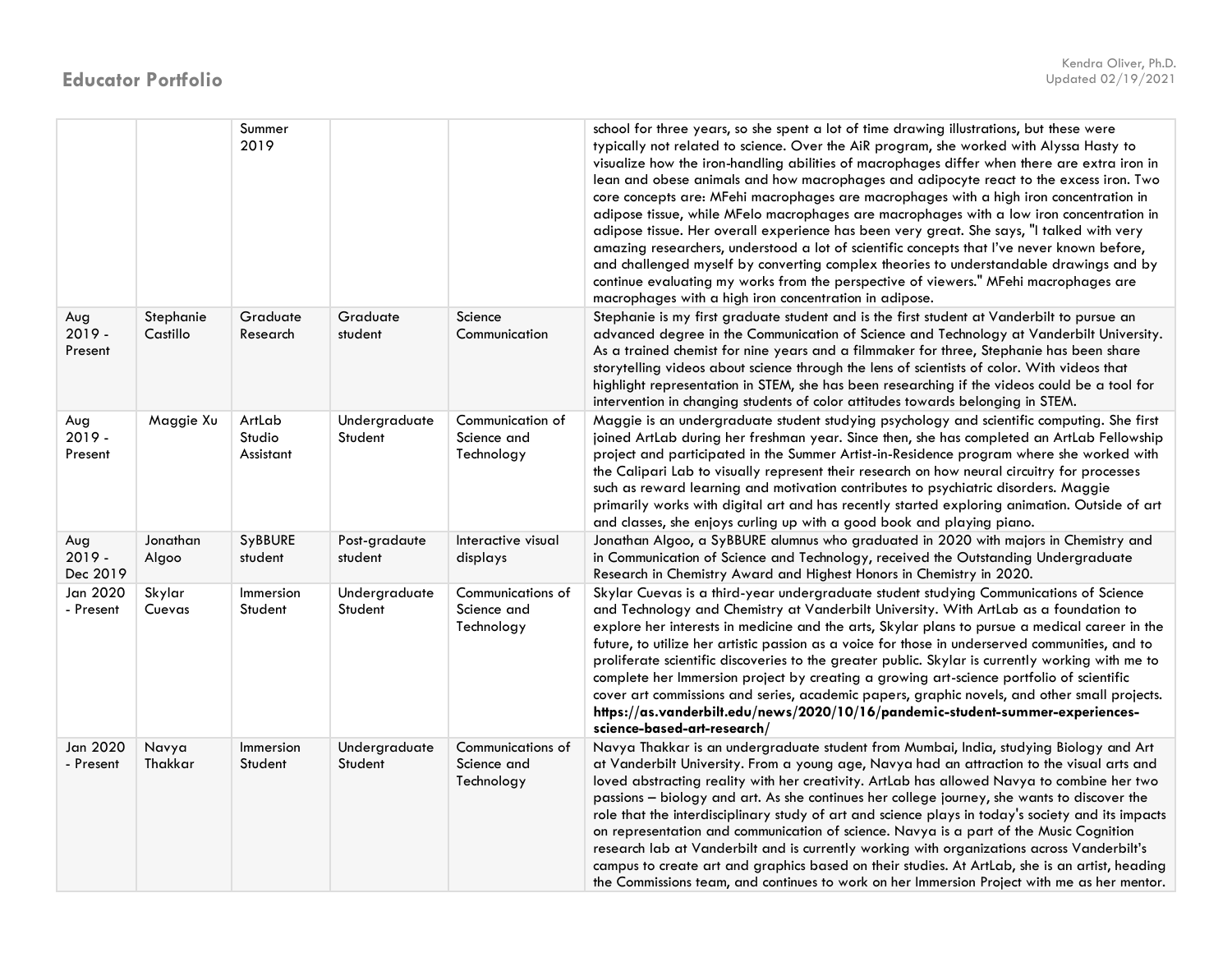|                           |                                   |                                        |                          |                                               | https://as.vanderbilt.edu/news/2020/10/16/pandemic-student-summer-experiences-<br>science-based-art-research/                                                                                                                                                                                                                                                                                                                                                                                                                                                                                                                                                                                                                                                                    |
|---------------------------|-----------------------------------|----------------------------------------|--------------------------|-----------------------------------------------|----------------------------------------------------------------------------------------------------------------------------------------------------------------------------------------------------------------------------------------------------------------------------------------------------------------------------------------------------------------------------------------------------------------------------------------------------------------------------------------------------------------------------------------------------------------------------------------------------------------------------------------------------------------------------------------------------------------------------------------------------------------------------------|
| Jun 2020<br>- Aug<br>2020 | Alexandra<br>Filipkowski          | <b>PAECER</b><br>Scholar               | Undergraduate<br>student | AHA CV summer<br>program                      | Alexandra Filipkowski was a student in the PAECER-SURE summer program as a rising junior<br>at Fairfield University, a Jesuit school in Connecticut. She worked with a team of students,<br>with me as their primary mentor, during the summer of 2020 to produce CV animations.<br>https://myvirtualpaecersure.com/student-virtual-poster-session/                                                                                                                                                                                                                                                                                                                                                                                                                              |
| Jun 2020<br>- Aug<br>2020 | Logan Long                        | <b>PAECER</b><br>Scholar               | Undergraduate<br>Student | AHA CV Summer<br>Program                      | Logan Long is a rising senior at East Carolina University in Greenville, NC. She is a Public<br>Health major with a pre-health concentration and a minor in composite science. She worked<br>with a team of students, with me as their primary mentor, during the summer of 2020 to<br>produce CV animations. https://myvirtualpaecersure.com/student-virtual-poster-session/                                                                                                                                                                                                                                                                                                                                                                                                    |
| Jun 2020<br>- Aug<br>2020 | C'Aira<br><b>Dillard</b>          | <b>PAECER</b><br>Scholar               | Undergraduate<br>Student | <b>AHA CV Summer</b><br>Program               | C'Aira Dillard is a rising sophomore at Johnson & Wales University in Providence, RI, but I<br>am originally from Evansville, IN. She worked with a team of students, with me as their<br>primary mentor, during the summer of 2020 to produce CV animations.<br>https://myvirtualpaecersure.com/student-virtual-poster-session/                                                                                                                                                                                                                                                                                                                                                                                                                                                 |
| Jun 2020<br>- Aug<br>2020 | Alexander<br>M. Martinez<br>Lopez | <b>SURE</b><br>Scholar                 | Undergraduate<br>Student | <b>AHA CV Summer</b><br>Program               | Alexander M. Martinez Lopez, a rising senior at the Polytechnic University of Puerto Rico<br>currently majoring in Biomedical Engineering. His research interests include Cardiovascular<br>Engineering and Nanomedicine. He worked with a team of students, with me as their primary<br>mentor, during the summer of 2020 to produce CV animations.<br>https://myvirtualpaecersure.com/student-virtual-poster-session/                                                                                                                                                                                                                                                                                                                                                          |
| Jun 2020<br>- Aug<br>2020 | Daniella<br>Pena                  | <b>PAECER</b><br>Scholar               | Undergraduate<br>Student | <b>AHA CV Summer</b><br>Program               | Davin Means is from Wynne Arkansas and is a rising Junior at the University of Arkansas. He<br>is pursuing a Biology Pre-Med major with a minor in Chemistry. He worked with a team of<br>students, with me as their primary mentor, during the summer of 2020 to produce CV<br>animations. https://myvirtualpaecersure.com/student-virtual-poster-session/                                                                                                                                                                                                                                                                                                                                                                                                                      |
| Jun 2020<br>- Present     | Jacqueline<br>Oh                  | Artist in<br>Residence -<br>Vanderbilt | Undergraduate<br>Student | Communication of<br>Science and<br>Technology | Jacqueline Oh is a senior from Oklahoma majoring in Medicine, Health, and Society and<br>minoring in Art History at Vanderbilt. She is also currently working as a clinical research<br>assistant in the Department of Plastic Surgery at the Vanderbilt Medical Center but has been<br>working with me in science communication since the summer as an Artist-in-Resident. With a<br>particular interest in global health and health disparities, she believes these skills will help<br>better communicate and represent science.                                                                                                                                                                                                                                              |
| Jun 2020<br>- Present     | Dayana<br>Espinoza                | Artist in<br>Residence -<br>Vanderbilt | Undergradaute<br>student | Communication of<br>science and<br>technology | Dayana Espinoza is an undergraduate student currently studying film and the communication<br>of science and technology. She enjoys designing and creating innovative ways that media<br>and art can increase the credibility and accessibility of science. She is particularly interested<br>in how increasingly popular mediums such as virtual reality and short-form videos can be<br>optimized to bridge the gap between the public and scientists. Beyond co-directing the<br>ArtLab social media team, Dayana works as an illustrator and motion designer for The<br>Kidney Project and is a lab technician at the Vanderbilt Institute of Nanoscale Science and<br>Engineering. I first started working with Dayana as a artist in resident during the summer of<br>2020. |
| Jun 2020<br>- Aug<br>2020 | Malik<br>Robinson                 | <b>PAECER</b><br>Scholar               | Undergraduate<br>Student | <b>AHA CV Summer</b><br>Program               | Malik Robinson is a rising sophomore at the University of Missouri. He worked with a team of<br>students, with me as their primary mentor, during the summer of 2020 to produce CV<br>animations. https://myvirtualpaecersure.com/student-virtual-poster-session/                                                                                                                                                                                                                                                                                                                                                                                                                                                                                                                |
| Jun 2020<br>- Aug<br>2020 | Hector<br><b>Haddock</b>          | <b>PAECER</b><br>Scholar               | Undergraduate<br>Student | <b>AHA CV Summer</b><br>Program               | Hector Haddock is a Senior majoring in Interdisciplinary Studies in Natural Sciences at the<br>University of Puerto Rico, Rio Piedras Campus. His main research interests are cognitive and<br>behavioral neuroscience, focusing on the effects of brain damage on normal behavioral                                                                                                                                                                                                                                                                                                                                                                                                                                                                                             |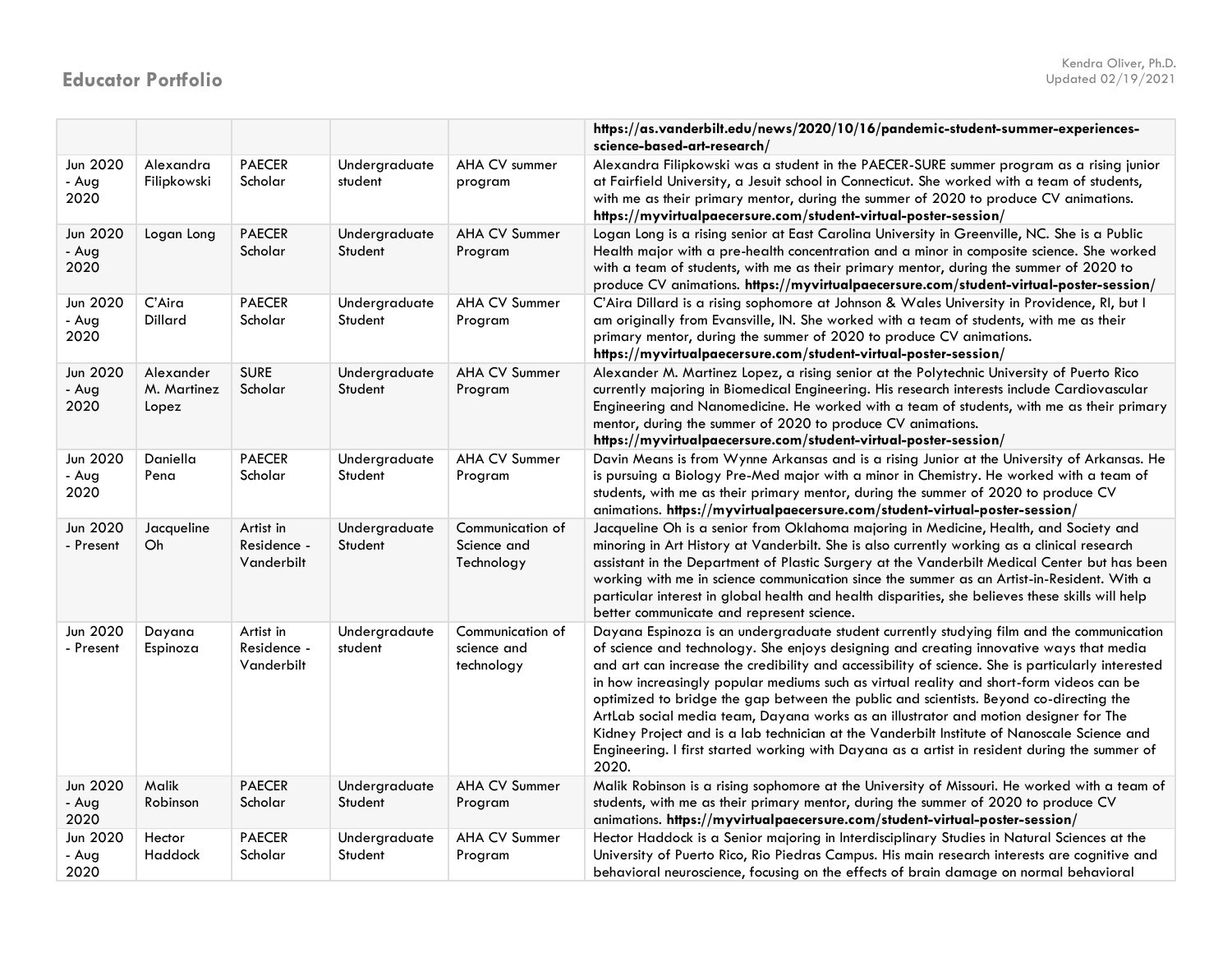|                           |                                |                                        |                          |                                               | functioning. He worked with a team of students, with me as their primary mentor, during the<br>summer of 2020 to produce CV animations. https://myvirtualpaecersure.com/student-<br>virtual-poster-session/                                                                                                                                                                                                                                                                                                                                                                                                                                                                                                                                                                                                                               |
|---------------------------|--------------------------------|----------------------------------------|--------------------------|-----------------------------------------------|-------------------------------------------------------------------------------------------------------------------------------------------------------------------------------------------------------------------------------------------------------------------------------------------------------------------------------------------------------------------------------------------------------------------------------------------------------------------------------------------------------------------------------------------------------------------------------------------------------------------------------------------------------------------------------------------------------------------------------------------------------------------------------------------------------------------------------------------|
| Jun 2020<br>- Aug<br>2020 | Madelyn<br>Terhune             | <b>PAECER</b><br>Scholar               | Undergraduate<br>Student | AHA CV Summer<br>Program                      | Madelyn Terhune is a senior pre-med major at California Lutheran University. On track to<br>graduate after only three years of study, she plans to pursue a career in cardiovascular<br>medicine with a focus on pediatric patients. She worked with a team of students, with me as<br>their primary mentor, during the summer of 2020 to produce CV animations.<br>https://myvirtualpaecersure.com/student-virtual-poster-session/                                                                                                                                                                                                                                                                                                                                                                                                       |
| Jun 2020<br>- Present     | Qi (Kathy)<br>Liu              | Artist in<br>Resident -<br>Vanderbilt  | Undergraduate<br>Student | Communication of<br>Science and<br>Technology | Qi (Kathy) Liu is an undergraduate student from China, who studies Molecular & Cell<br>Biology, Computer Science, and Math at Vanderbilt. In the summer of 2020, she worked with<br>Georgiev lab to visualize the process of LIBRA-seq (linking B cell receptor to antigen<br>specificity through sequencing). As an artist, Kathy loves doing watercolor and sketch; as for<br>science, she is most interested in genetics and immunology. Kathy is now working as an artist<br>and the social media director at ArtLab and also doing researches at VUMC, continuing her<br>journey with the companion of art and science.                                                                                                                                                                                                              |
| Jun 2020<br>- Aug<br>2020 | <b>Brandon</b><br><b>Brown</b> | Morehouse<br>Scholar                   | Undergraduate<br>Student | <b>AHA CV Summer</b><br>Program               | Brandon Brown is a Senior at Morehouse College. He worked with a team of students, with<br>me as their primary mentor, during the summer of 2020 to produce CV animations.<br>https://myvirtualpaecersure.com/student-virtual-poster-session/                                                                                                                                                                                                                                                                                                                                                                                                                                                                                                                                                                                             |
| Jun 2020<br>- Aug<br>2020 | Kristen<br>Camille<br>Smith    | <b>PAECER</b><br>Scholar               | Undergraduate<br>Student | AHA CV Summer<br>Program                      | Kristen Camille Smith is a senior Biology Pre-Dental major from Tougaloo College in Jackson,<br>MS. She worked with a team of students, with me as their primary mentor, during the summer<br>of 2020 to produce CV animations. https://myvirtualpaecersure.com/student-virtual-<br>poster-session/                                                                                                                                                                                                                                                                                                                                                                                                                                                                                                                                       |
| Jun 2020<br>- Present     | Anjali<br>Kumari               | Artist in<br>Residence -<br>External   | Undergraduate<br>Student | Communication of<br>Science and<br>Technology | Anjali Kumari is a Junior biology pre-medical student at North Carolina agricultural and<br>Technical State University. She is a researcher and an artist interested in microbiology,<br>virology, oncology, bioinformatics, synthetic biology/biochemistry, neurobehavioral science,<br>and fermentation biology. Given her interdisciplinary approach and a particular interest in<br>the field of oncology, Anjali aspires to become a physician scientist and pursue her MD-PhD<br>in oncology. She was introduced to ArtLab through the VI4 Artist-in-Residence Program and<br>decided to continue her efforts in the program and to learn more about the intersection of<br>art and science and to implement such findings in her career to better disseminate scientific<br>findings and improve research education/communication. |
| Jun 2020<br>- Present     | Lauren<br>Wong                 | Artist in<br>Residence -<br>Vanderbilt | Undergraduate<br>student | Communication of<br>Science and<br>Technology | Lauren Wong is an undergraduate junior student at Vanderbilt. She is currently double<br>majoring in Communications in Science and Technology, and Human Organizational<br>Development at Vanderbilt University. Lauren joined ArtLab during the summer after her<br>sophomore year. During that time, Lauren worked closely with Vanderbilt Medical Center's<br>infectious disease scientists to create art graphics that represented their research on the<br>COVID-19 virus and vaccine efforts. Her artwork specializes in taking complex scientific<br>information and representing them in easy-to-understand and creative ways. Lauren is<br>currently working with ArtLab to create a comic book on the current COVID-19 vaccine<br>efforts.                                                                                      |
| Jun 2020<br>- Sep<br>2020 | Ximena Leon                    | <b>PAECER</b><br>Scholar               | Undergraduate<br>Student | AHA CV Summer<br>Program                      | Ximena Leon began college as a Pre-Health Professions major at Columbia State Community<br>College before transferring to the University of Tennessee at Chattanooga where she is<br>majoring in Pre-Professional Biology with a minor in Chemistry. She is a Goldwater Scholar,<br>an Innovations Scholar at UTC's Honors College, the President of the Sigma Chapter of the<br>Tri-Beta National Honorary Biological Society, and a member of Best Buddies. Ximena is                                                                                                                                                                                                                                                                                                                                                                   |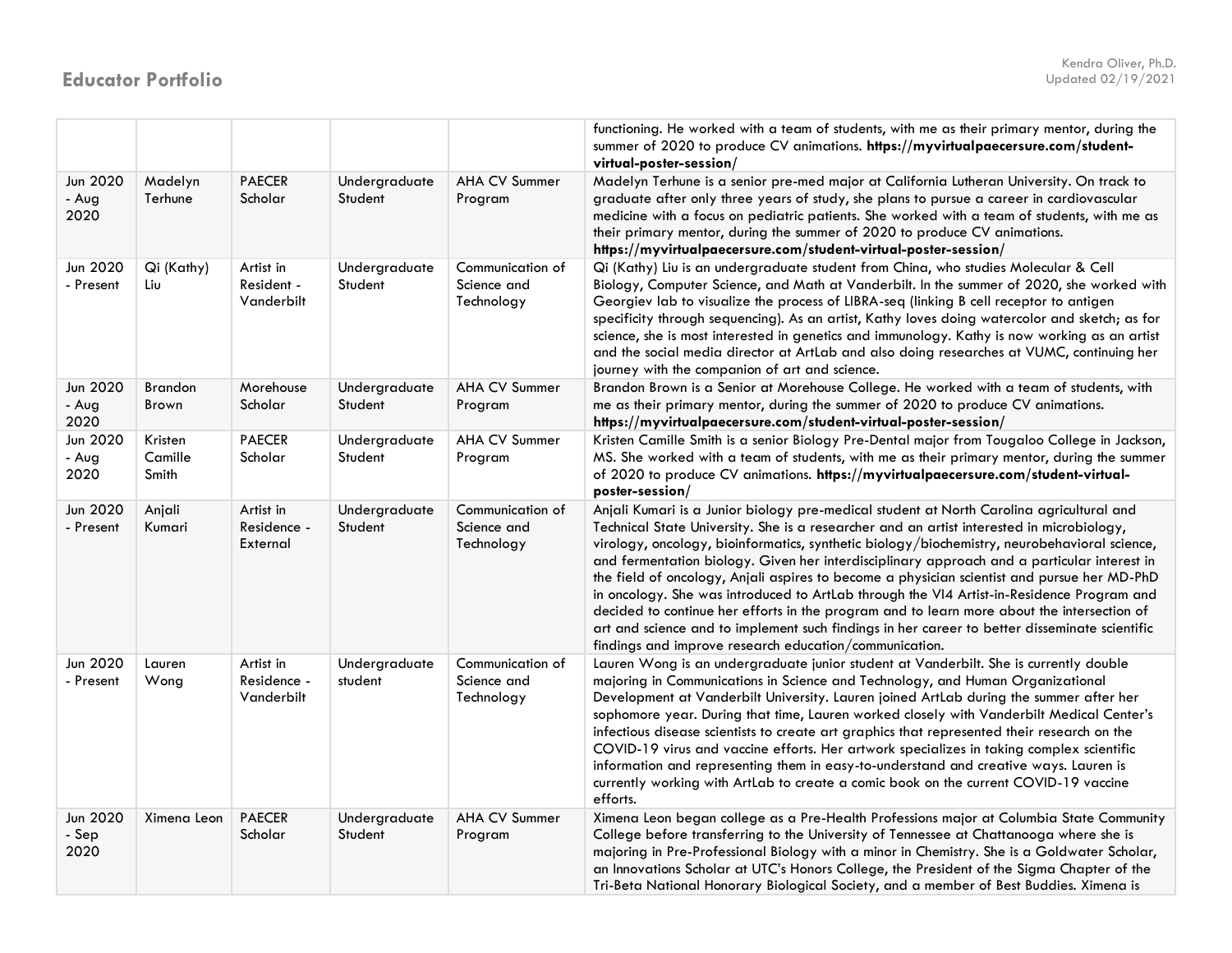|                            |                             |                               |                          |                                               | pursuing a Ph.D in molecular and cellular biology and plans to do biomedical research and<br>teach at the university level. She worked with a team of students, with me as their primary<br>mentor, during the summer of 2020 to produce CV animations.<br>https://myvirtualpaecersure.com/student-virtual-poster-session/                                                                                                                                                                                                                                                |
|----------------------------|-----------------------------|-------------------------------|--------------------------|-----------------------------------------------|---------------------------------------------------------------------------------------------------------------------------------------------------------------------------------------------------------------------------------------------------------------------------------------------------------------------------------------------------------------------------------------------------------------------------------------------------------------------------------------------------------------------------------------------------------------------------|
| Jun 2020<br>- Aug<br>2020  | Vivian<br><b>Iloabuchi</b>  | <b>PAECER</b><br>Scholar      | Undergraduate<br>Student | AHA CV Summer<br>Program                      | Vivian Iloabuchi is a senior majoring in Biochemistry and Molecular Biology at Fisk University,<br>Nashville, Tennessee. She worked with a team of students, with me as their primary mentor,<br>during the summer of 2020 to produce CV animations.<br>https://myvirtualpaecersure.com/student-virtual-poster-session/                                                                                                                                                                                                                                                   |
| Jun 2020<br>- Aug<br>2020  | Natalie A.<br><b>Butler</b> | <b>PAECER</b><br>Scholar      | Undergraduate<br>Student | AHA CV Summer<br>Program                      | Natalie A. Butler is a junior biology major at Fisk University located in Nashville, Tennessee.<br>She worked with a team of students, with me as their primary mentor, during the summer of<br>2020 to produce CV animations. https://myvirtualpaecersure.com/student-virtual-poster-<br>session/                                                                                                                                                                                                                                                                        |
| Jun 2020<br>- Aug<br>2020  | Guyton<br>Harvey            | Morehouse<br>Scholar          | Post-graduate<br>Student | <b>AHA CV Summer</b><br>Program               | Guyton Harvey is a rising senior Chemistry major and Biology and Spanish double-minor<br>studying on the pre-med track at Morehouse College. He worked with a team of students,<br>with me as their primary mentor, during the summer of 2020 to produce CV animations.<br>https://myvirtualpaecersure.com/student-virtual-poster-session/                                                                                                                                                                                                                                |
| Jun 2020<br>- Aug<br>2020  | Dimitri<br>Johnson          | Morehouse<br>Scholar          | Undergraduate<br>Student | <b>AHA CV Summer</b><br>Program               | Dimitri Johnson has completed his Junior year as a Biology major at Morehouse College. Mr.<br>Johnson has recently been accepted to the Morehouse School of Medicine. He worked with a<br>team of students, with me as their primary mentor, during the summer of 2020 to produce<br>CV animations. https://myvirtualpaecersure.com/student-virtual-poster-session/                                                                                                                                                                                                       |
| Jun 2020<br>- Aug<br>2020  | Bianca<br>Walker            | <b>PAECER</b><br>Scholar      | Undergraduate<br>Student | AHA CV Summer<br>Program                      | Bianca Walker is from Pontiac, MI and is junior at The Tennessee State University. She is<br>currently pursuing a cellular and molecular biology major with a concentration in pre-<br>medicine. She worked with a team of students, with me as their primary mentor, during the<br>summer of 2020 to produce CV animations. https://myvirtualpaecersure.com/student-<br>virtual-poster-session/                                                                                                                                                                          |
| Jun 2020<br>- Aug<br>2020  | Alexis<br><b>Edmonds</b>    | <b>PAECER</b><br>Scholar      | Undergraduate<br>student | <b>AHA CV Summer</b><br>Program               | Alexis Edmonds is from Denver, CO and is a rising senior at Xavier University of Louisiana in<br>New Orleans, LA with a major in biology and minors in chemistry and Spanish. He worked<br>with a team of students, with me as their primary mentor, during the summer of 2020 to<br>produce CV animations. https://myvirtualpaecersure.com/student-virtual-poster-session/                                                                                                                                                                                               |
| Aug<br>$2020 -$<br>Present | Helen Qian                  | ArtLab<br>Studio<br>Assistant | Undergraduate<br>student | Communication of<br>Science and<br>Technology | Helen Qian is a first-year student studying neuroscience and psychology. She joined ArtLab<br>in the Fall of 2020 and is currently the Team leader for the workshop series.                                                                                                                                                                                                                                                                                                                                                                                               |
| Aug<br>$2020 -$<br>Present | Grace<br>Garrett            | <b>SURE</b><br>Scholar        | Undergraduate<br>Student | <b>AHA CV Summer</b><br>Program               | Grace Garrett is from Nashville, TN and currently attends Elon University where she is a<br>Biology major and Chemistry minor. Shee worked with a team of students, with me as their<br>primary mentor, during the summer of 2020 to produce CV animations.<br>https://myvirtualpaecersure.com/student-virtual-poster-session/ She is also the lead<br>author on a paper that explore the impact of the video developed by students over the<br>summer.                                                                                                                   |
| Aug<br>$2020 -$<br>Present | Janet<br><b>Mariadoss</b>   | Immersion<br>Student          | Undergraduate<br>Student | Communication of<br>Science and<br>Technology | Janet Mariadoss is a second-year undergraduate student studying Neuroscience and<br>Medicine, Health, and Society while on the pre-medicine track. She is particularly interested<br>in healthcare disparities within minority communities and is a member of Vanderbilt Institute<br>for Global Health's Student Advisory Council. As a member of Vanderbilt's ArtLab, she aims<br>to use her visual media and artistic skills to improve the communication of scientific<br>discoveries and bridge the gap between the public and scientific experts. She also works on |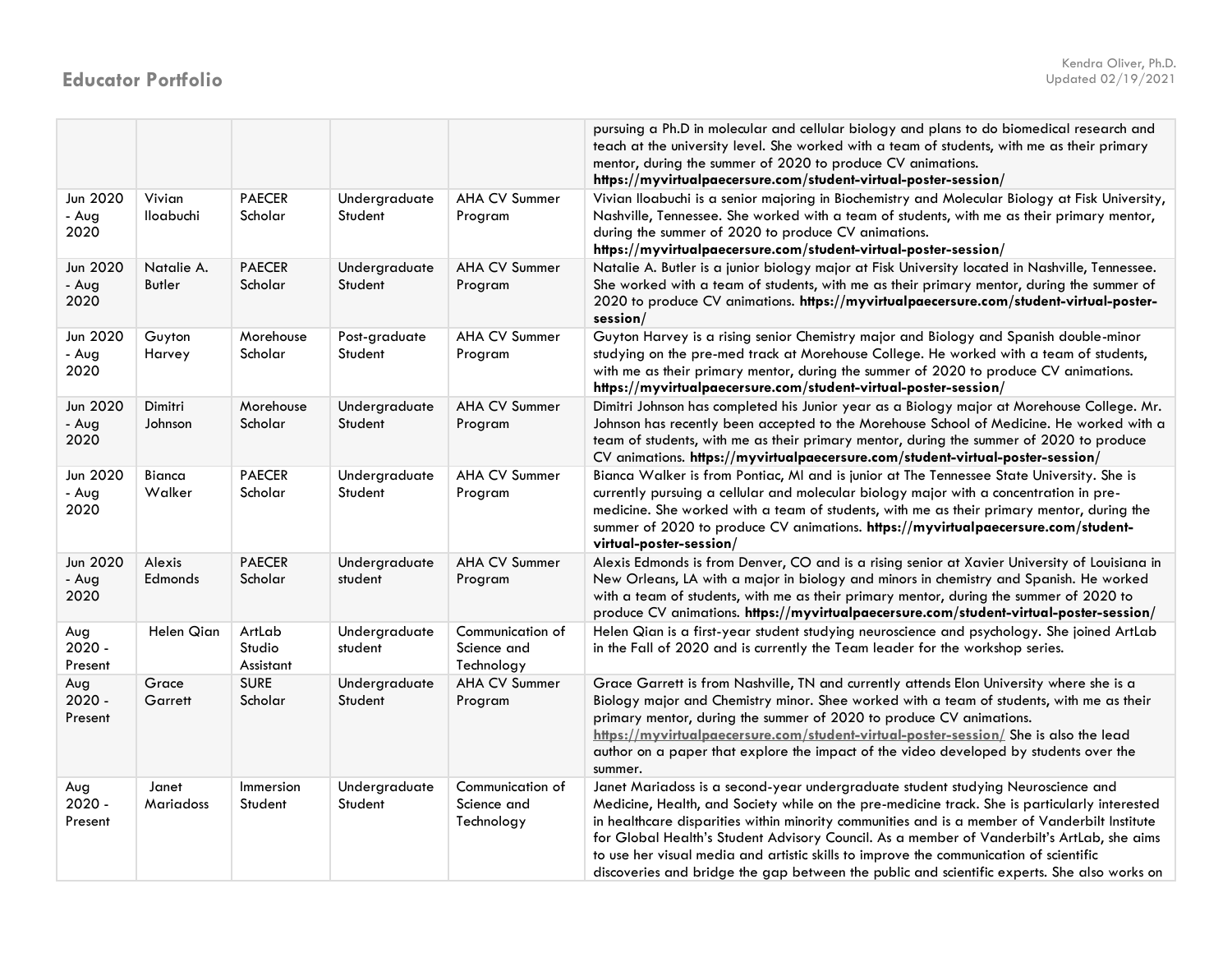| edesigning and maintaining the ArtLab website as a hub for all of the working arms of<br>$\,$ ArtLab. She began her immersion project with me in the Spring of 2021. |
|----------------------------------------------------------------------------------------------------------------------------------------------------------------------|
|----------------------------------------------------------------------------------------------------------------------------------------------------------------------|

Group Advising

| <b>Training Period</b>                                                                                                                                                                                                                                                                                                                                                                                                                            | <b>Title</b>                                                                | <b>Number of Advisees</b> | Type of<br><b>Advisees</b>                                                                                                                                                                                                                                               | <b>Frequency</b>                           |  |  |
|---------------------------------------------------------------------------------------------------------------------------------------------------------------------------------------------------------------------------------------------------------------------------------------------------------------------------------------------------------------------------------------------------------------------------------------------------|-----------------------------------------------------------------------------|---------------------------|--------------------------------------------------------------------------------------------------------------------------------------------------------------------------------------------------------------------------------------------------------------------------|--------------------------------------------|--|--|
| Dec 2020 - Feb<br>2021                                                                                                                                                                                                                                                                                                                                                                                                                            | SciArt Initiative - Bacterial Locomotion and Signal Transduction Conference | 15                        | Graduate<br>Students, Undergrad Weekly / Daily<br>uate<br>Students, Faculty, Ot of the conference<br>her                                                                                                                                                                 | during the week                            |  |  |
| advised and organized a group of 13 SciArtist to generate visuals during a scientific conference. The Bacterial Locomotion and Signal Transduction Conference took place the<br>week of February 17th and speakers were able to opt-in to have their scientific presentation be developed into a piece of visual art created by the SciArt team. The product of<br>this work will be a graphic novel that encompasses the conference proceedings. |                                                                             |                           |                                                                                                                                                                                                                                                                          |                                            |  |  |
| Jun 2020 - Aug<br>2020                                                                                                                                                                                                                                                                                                                                                                                                                            | Artist in Residence program 2020                                            | 13                        | Undergraduate<br><b>Students</b>                                                                                                                                                                                                                                         | Twice a week                               |  |  |
| Jun 2020 - Aug<br>2020                                                                                                                                                                                                                                                                                                                                                                                                                            | PACER-SURE Summer Program                                                   | 18                        | Undergraduate<br>Students                                                                                                                                                                                                                                                | Daily                                      |  |  |
| Jun 2019 - Aug<br>2019                                                                                                                                                                                                                                                                                                                                                                                                                            | Artist in Residence Programming 2019                                        | 13                        | Undergraduate<br><b>Students</b>                                                                                                                                                                                                                                         | Twice a week                               |  |  |
|                                                                                                                                                                                                                                                                                                                                                                                                                                                   | Aug 2017 - Present ArtLab Programming                                       | 45                        | Graduate<br>Students, Undergrad In preparation<br>luate<br>Students, Faculty                                                                                                                                                                                             | for exhibitions                            |  |  |
| Aug 2016 - Apr<br>2018<br>$\sim$ $\sim$                                                                                                                                                                                                                                                                                                                                                                                                           | Aspirnaut<br>$\mathbf{u}$ and $\mathbf{u}$ and $\mathbf{u}$<br>.            | 158                       | Undergraduate<br>Students, Other<br><b>The Secret Secret Secret Secret Secret Secret Secret Secret Secret Secret Secret Secret Secret Secret Secret Secret Secret Secret Secret Secret Secret Secret Secret Secret Secret Secret Secret Secret Secret Secret Secret </b> | Summer and<br>academic year<br>internships |  |  |

During my time as a postdoctoral research within the lab of Dr. Billy Hudson. I personally advised no less that 15 students. These students were both high school and undergraduate level students.

#### Advisory Committee

| <b>Training Period</b>                                                                                                                                                                                                                                                                                                                                                                                                                                                                                                                                                                                                                                                                                                     | Title                                   | <b>Advisee's Name</b> | Number of<br><b>Advisors</b> | <b>Advisee's Role</b> | Topic                                  | <b>Frequency</b>   |
|----------------------------------------------------------------------------------------------------------------------------------------------------------------------------------------------------------------------------------------------------------------------------------------------------------------------------------------------------------------------------------------------------------------------------------------------------------------------------------------------------------------------------------------------------------------------------------------------------------------------------------------------------------------------------------------------------------------------------|-----------------------------------------|-----------------------|------------------------------|-----------------------|----------------------------------------|--------------------|
| Jan 2021 - Present Immersion student                                                                                                                                                                                                                                                                                                                                                                                                                                                                                                                                                                                                                                                                                       |                                         | Janet Mariadoss       |                              | Immersion student     | Science outreach and<br>engagement     | Bi-weekly meetings |
| Immersion Vanderbilt provides undergraduate students with the opportunity to pursue their passions and cultivate intellectual interests through experiential learning. This intensive<br>learning experience takes place in and beyond the classroom and culminates in the completion of a final project. Janet's project is focused on the intersection of neuroscience and<br>how it can be coopted by the public and lead to justification for policy brutality, racist policy, and misinformed stereotypes. She will be be exploring how multidisciplinary<br>approaches are necessary for addressing these concerns, how multidisciplinary teams work, and developing community art pieces that address these issues. |                                         |                       |                              |                       |                                        |                    |
|                                                                                                                                                                                                                                                                                                                                                                                                                                                                                                                                                                                                                                                                                                                            | Jan 2020 - Present Immersion Vanderbilt | Skylar Cuevas         | 112                          | Immersion student     | Visual Science Communication Bi-weekly |                    |
| Immersion Vanderbilt provides undergraduate students with the opportunity to pursue their passions and cultivate intellectual interests through experiential learning. This intensive<br>learning experience takes place in and beyond the classroom and culminates in the completion of a final project. Skylar's project incorporates both written and visual work to<br>explore science communication and in overlap of artistic interests with science practice.                                                                                                                                                                                                                                                       |                                         |                       |                              |                       |                                        |                    |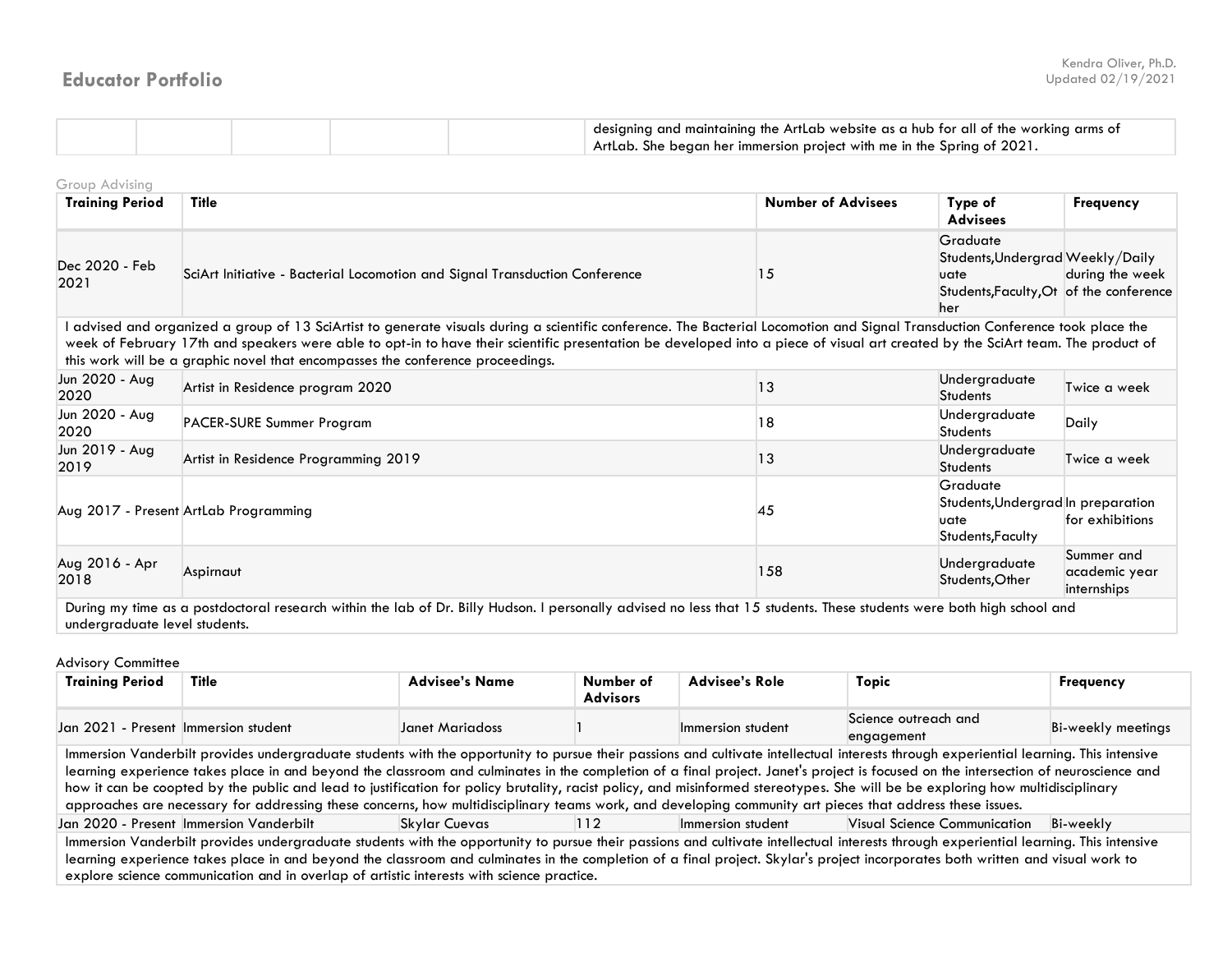| Jan 2020 - Present Immersion student                                                                                                                                                   | Navya Thakkar      |  | Immersion student                                  | <b>Visual Science Communication</b> | Bi-weekly |  |
|----------------------------------------------------------------------------------------------------------------------------------------------------------------------------------------|--------------------|--|----------------------------------------------------|-------------------------------------|-----------|--|
| Immersion Vanderbilt provides undergraduate students with the opportunity to pursue their passions and cultivate intellectual interests through experiential learning. This intensive  |                    |  |                                                    |                                     |           |  |
| learning experience takes place in and beyond the classroom and culminates in the completion of a final project. Navya is creating an artistic portfolio of scientific images that she |                    |  |                                                    |                                     |           |  |
| has created for a number of clients. The goal of her immersion project is to publish this portfolio.                                                                                   |                    |  |                                                    |                                     |           |  |
| Aug 2019 - Present Dissertation committee                                                                                                                                              | Stephanie Castillo |  | <b>CSET Graduate Student Science communication</b> |                                     | Monthly   |  |

### **Curriculum Development**

| Year<br><b>Developed</b> | <b>Topic</b>                         | <b>Role</b>                      | <b>Teaching Strategy</b> | <b>Type of Learners</b>                                                                                                   | Number of<br>Learners | Curriculum<br>Implemented | Degree of<br><b>Responsibility</b> |
|--------------------------|--------------------------------------|----------------------------------|--------------------------|---------------------------------------------------------------------------------------------------------------------------|-----------------------|---------------------------|------------------------------------|
| 2019-2020                | <b>PAECER-SURE Summer</b><br>Program | Program<br>director              | Small Group, Workshop    | Presentation / Seminar, Undergraduate Students                                                                            | 18                    | <b>Yes, Community</b>     | Owner                              |
| 2018-2019                | Drug Discovery Online<br>Program     | Founder and<br>director          | Didactic Lecture, Other  | Graduate Students, Undergraduate<br>Students, Medical Students, Clinical<br>Fellows, Research Fellows, Faculty,<br>Public |                       | No                        | Developer                          |
| 2018-2019                | Artist in Residence<br>Program       | Founder and<br><b>Director</b>   | Other                    | Small Group, Workshop, Undergraduate Students                                                                             | 13                    | Yes, University-<br>wide  | Owner                              |
| 2016-2017                | Aspirnaut Program                    | Scientific<br>Program<br>Manager | Laboratory, Workshop     | Undergraduate Students, Other                                                                                             | 16                    | Yes, Department           | Program manager                    |

### **Leadership & Administration**

| <b>Start - End</b>                                                                                                                                                                                                                                                                                                                                                                                                                                                                                                                                                                                                                                                                                                                                                      | Title                                  | Role                    | <b>Level of Activity</b> | # of<br>Teacher | # of<br>Learners |  |
|-------------------------------------------------------------------------------------------------------------------------------------------------------------------------------------------------------------------------------------------------------------------------------------------------------------------------------------------------------------------------------------------------------------------------------------------------------------------------------------------------------------------------------------------------------------------------------------------------------------------------------------------------------------------------------------------------------------------------------------------------------------------------|----------------------------------------|-------------------------|--------------------------|-----------------|------------------|--|
| 2017 - Present                                                                                                                                                                                                                                                                                                                                                                                                                                                                                                                                                                                                                                                                                                                                                          | ArtLab Program                         | <b>Program Director</b> | Institutional            |                 | 50               |  |
| The ArtLab program emerged from a desire to better understand the intersection between arts and sciences. ArtLab has become an epicenter for design, visual science<br>communication, and science outreach through innovative and engaging exhibits that showcase top biomedical researchers' latest findings through art. Our mission is to support and<br>promote STEM students and scientists who are interested in pursuing creative outlets, generate resources that support art and science intersection, engage in informal education<br>focused on building interactions between general and research communities, humanize the sciences and scientists                                                                                                         |                                        |                         |                          |                 |                  |  |
| 2018 - Present                                                                                                                                                                                                                                                                                                                                                                                                                                                                                                                                                                                                                                                                                                                                                          | VI4 ArtLab Artist in Residence Program | Principal Investigator  | International            | 8               | 90               |  |
| Cross-disciplinary collaborations lead to the generation of new scientific ideas and approaches, the creation of novel and cutting-edge projects, and innovation within and between<br>fields. Fostering cross-disciplinarity impacts the mindsets and approaches of all involved, from faculty members at the top of their fields to undergraduate students who are the<br>future of science and civil leadership. Our mission is to cultivate a meaningful, equitable, and multidisciplinary community through an entirely virtual environment that expands the<br>impact of cutting-edge research through art. This community provides an invaluable opportunity to develop skill sets in science communication and outreach applicable across all<br>career stages. |                                        |                         |                          |                 |                  |  |
| 2018 - Present                                                                                                                                                                                                                                                                                                                                                                                                                                                                                                                                                                                                                                                                                                                                                          | Drug Discovery Online Program          | Program Director        | Departmental             | 10              | 200              |  |
| The Drug Discovery Online program started in 2018 with the goal of increasing the digital literacy of current students, showcasing the rich research expertise within the Basic<br>Sciences, School of Medicine and reaching additional students through creating online resources. Since our inception, we have targeted our efforts to the development of 2-week<br>mini-courses that cover a variety of topics key to drug discovery and development. Our goal is to develop a service core to assist in online resource creation. Vanderbilt University                                                                                                                                                                                                             |                                        |                         |                          |                 |                  |  |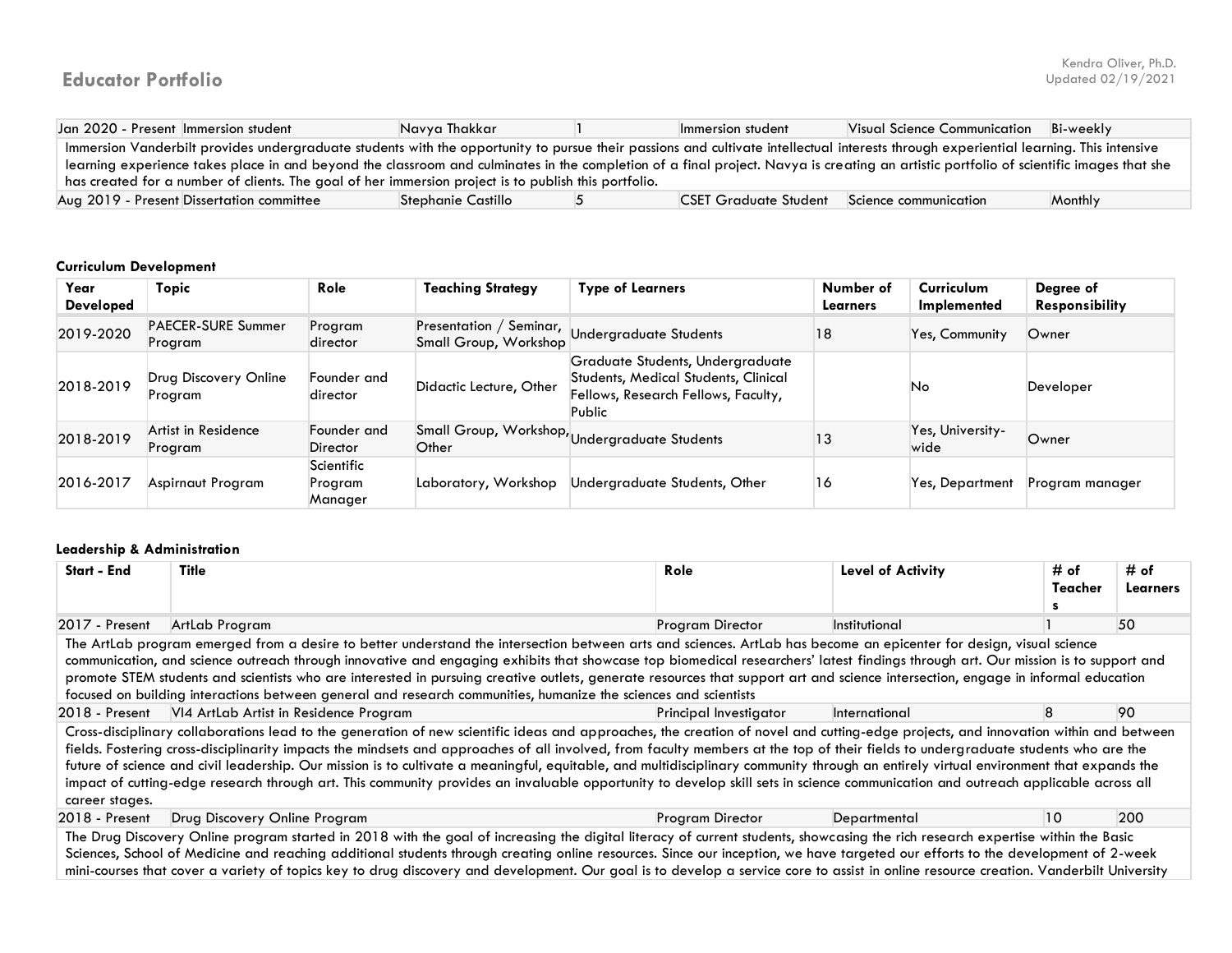## **Educator Portfolio** Updated 02/19/2021

and Vanderbilt School of Medicine are world leaders in the areas of pharmacology, drug discovery, and drug development. Drug Discovery Online is targeting the design and construction of online programs for students interested in the pharmaceutical industry. We apply the latest approaches and state-of-the-art practices in online learning. Quality Matters (QM) is an international, U.S.-based non-profit organization specializing in standards, processes, and professional development for quality assurance in online and blended learning. QM tools and resources are regularly revised to reflect current research and best practices. The Drug Discovery Online program follows the QM rubric to maintain the highest quality of online materials.

| 2019 - 2020                                                                                                                                                                       | 2020 Provost Online Education Committee                                                                                                                                           | Committee Member | Institutional |  |  |  |
|-----------------------------------------------------------------------------------------------------------------------------------------------------------------------------------|-----------------------------------------------------------------------------------------------------------------------------------------------------------------------------------|------------------|---------------|--|--|--|
|                                                                                                                                                                                   | Vanderbilt will take stock of its resources for online education through the work of a new provost-appointed committee to ensure that the schools and colleges receive the needed |                  |               |  |  |  |
| support for these offerings, which advance the university's mission of educating the whole student while encouraging lifelong learning. Douglas L. Christiansen, vice provost for |                                                                                                                                                                                   |                  |               |  |  |  |
|                                                                                                                                                                                   | university enrollment affairs and dean of admissions and financial aid, will serve as committee chair.                                                                            |                  |               |  |  |  |

2021 - Present 2021 VUSRP Application Review Committee Committee Member Institutional

The Vanderbilt Undergraduate Summer Research Program (VUSRP) provides Vanderbilt undergraduate students with the opportunity to fulfill 10 weeks of full-time research during the summer under the mentorship of any full-time Vanderbilt faculty member, including faculty in the graduate and professional schools. The goal of VUSRP is to encourage and enhance student-faculty mentoring and joint research efforts. The program dates for 2021 are June 7 through August 13.

#### **Scholarly Approach to Education: Professional Development in Education**

| <b>Dates of Program</b>                                                                                                                                                                                                                                                                                                                                                                                                                                                                                                                                                                                                                                                                                                                                                                                                                                                                                            | <b>Program Name</b>                                                                                                                                                                                                                                                                                                                                                                                                                                                                                                                                        | <b>Sponsor</b>                                        | <b>Program Type</b> | Number of<br><b>Hours</b> |  |  |  |
|--------------------------------------------------------------------------------------------------------------------------------------------------------------------------------------------------------------------------------------------------------------------------------------------------------------------------------------------------------------------------------------------------------------------------------------------------------------------------------------------------------------------------------------------------------------------------------------------------------------------------------------------------------------------------------------------------------------------------------------------------------------------------------------------------------------------------------------------------------------------------------------------------------------------|------------------------------------------------------------------------------------------------------------------------------------------------------------------------------------------------------------------------------------------------------------------------------------------------------------------------------------------------------------------------------------------------------------------------------------------------------------------------------------------------------------------------------------------------------------|-------------------------------------------------------|---------------------|---------------------------|--|--|--|
| $9/1/2016$ -<br>5/1/2017                                                                                                                                                                                                                                                                                                                                                                                                                                                                                                                                                                                                                                                                                                                                                                                                                                                                                           | Blended Online Learning and Design Program                                                                                                                                                                                                                                                                                                                                                                                                                                                                                                                 | Center for Teaching, Vanderbilt<br>University         | <b>Small Group</b>  | 40                        |  |  |  |
| The Blended & Online Learning Design (BOLD) Fellows Program is designed to help graduate student/faculty teams build expertise in developing online instructional<br>materials grounded in good course design principles and our understanding of how people learn. Faculty members partner with graduate students to design and develop online<br>instructional materials to solve a teaching "problem" in one of their courses. The teams implement the materials in an existing class and investigate their impact on student learning.<br>Examples of projects can be seen in the <b>BOLD Gallery</b> . My project can be found here: https://www.vanderbilt.edu/bold/docs/honors-185-wibc-why-is-biology-complex/                                                                                                                                                                                             |                                                                                                                                                                                                                                                                                                                                                                                                                                                                                                                                                            |                                                       |                     |                           |  |  |  |
| $7/1/2018$ -<br>9/26/2018                                                                                                                                                                                                                                                                                                                                                                                                                                                                                                                                                                                                                                                                                                                                                                                                                                                                                          | <b>Digital Marketing Analytics</b>                                                                                                                                                                                                                                                                                                                                                                                                                                                                                                                         | <b>MIT Sloan</b>                                      | Seminar             | 30                        |  |  |  |
| New digital technologies have fundamentally reshaped marketing theory and practice over the last decade and have led to a drastic shift in the quality and quantity of information<br>we are able to store, access, and analyze. With this proliferation of data has come an increasing need for many businesses to better understand and react to various consumer<br>patterns, as well as evolve the way they measure, plan, and implement their marketing activity. As such, there's been a growing demand for skilled marketing analysts who are<br>equipped to ensure optimal return on investment (ROI) for marketing spend and to deliver valuable insights that drive better customer service. This online program was my<br>introduction to digital marketing and social media analytics.<br>$4/1/2019$ -<br>The Brightspace Teaching & Learning Certificate Program<br>35<br><b>Brightspace</b><br>Other |                                                                                                                                                                                                                                                                                                                                                                                                                                                                                                                                                            |                                                       |                     |                           |  |  |  |
| 6/1/2019<br>The Teaching and Learning Program offered by Brightspace is designed to ensure that attainment of the knowledge, skills, strategies and best practices to develop courses<br>designed to help learners succeed. To successfully complete this course, I needed to review the self-paced and interactive course activities to achieve a certificate. Successful<br>completion of the assessments in each course is required to achieve the certificate.                                                                                                                                                                                                                                                                                                                                                                                                                                                 |                                                                                                                                                                                                                                                                                                                                                                                                                                                                                                                                                            |                                                       |                     |                           |  |  |  |
| $5/1/2019$ -<br>1/5/2020                                                                                                                                                                                                                                                                                                                                                                                                                                                                                                                                                                                                                                                                                                                                                                                                                                                                                           | <b>ESME Certificate in Medical Education</b>                                                                                                                                                                                                                                                                                                                                                                                                                                                                                                               | Association for Medical Education in<br>Europe (AMEE) | Other               | 40                        |  |  |  |
|                                                                                                                                                                                                                                                                                                                                                                                                                                                                                                                                                                                                                                                                                                                                                                                                                                                                                                                    | The need for doctors, scientists and others involved with teaching in the healthcare professions to have training in teaching is widely recognized. The AMEE Essential Skills in Medical<br>Education (ESME) Online course has been designed to meet this need. This course is designed for instructors who wish review best practice and develop a greater understanding of<br>the basic principles. The award of the AMEE-ESME Certificate in Medical Education provides evidence of the participant's interest in education and abilities as a teacher. |                                                       |                     |                           |  |  |  |

#### **Products of Educational Scholarship: Publications Related to Education**

List articles, books and other products specifically related to education. Do NOT include clinical or research publications. **Articles**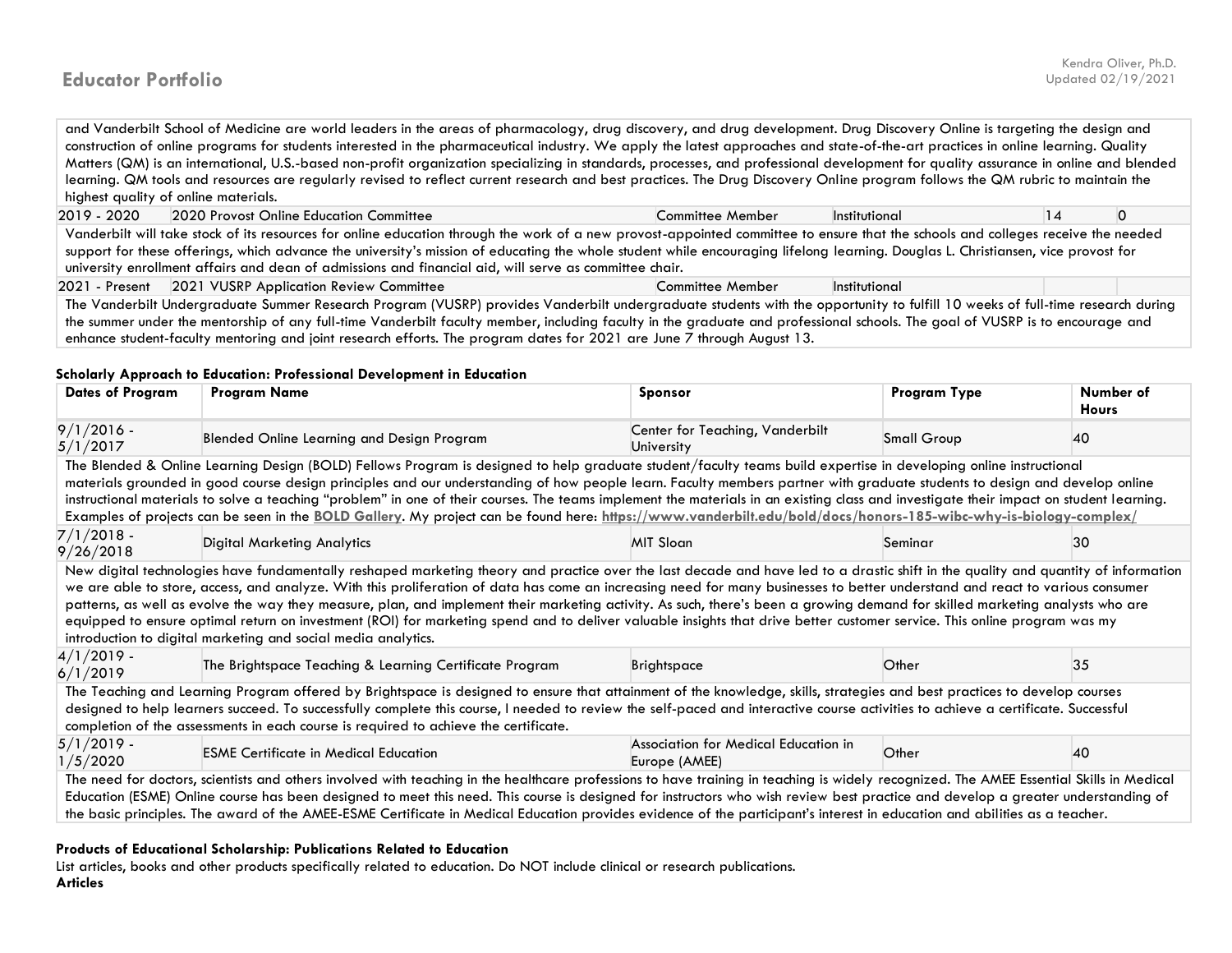- The Woman Scientist: Brief Reflections on the Visual Representation of Women. KH Oliver Leonardo, 2019
- Vigilante Innovation (VIX): case study on the development of student skills through a team-based design process and environment. KH Oliver, JD Ehrman, CC Marasco. International Journal of STEM Education 6 (1), 1-15

### **Other**

- Aspirnaut (TM): Maximizing STEM achievement for students from diverse backgrounds by holistic, long-term commitment to scientific development. Poster Abstract.KH Oliver, AL Fidler, BG Hudson, J Hudson - Molecular Biology of the Cell, 2016
- Use of Web‐logs (Blogs) to Promote Student Ownership. Poster Abstract. KH Oliver, D Picard, J Wikswo, C Brame The FASEB Journal, 2016
- One BOLD-Fellows Journey from Cellular Platelet Biologist to Discovery Science Educator. Kendra Oliver, Ph.D. CFT BOLD Fellow

#### **Products of Educational Scholarship: Workshops and Peer-reviewed/Invited Presentations**

| <b>Date</b> | Title                                                               | Location      | Audience                                                     | Number of<br>Attendees | Medium                | Scope        | Peer-<br><b>Reviewe</b><br>a | <b>Invited</b> |
|-------------|---------------------------------------------------------------------|---------------|--------------------------------------------------------------|------------------------|-----------------------|--------------|------------------------------|----------------|
| 4/15/2019   | Keynote speaker - Intersection of $\blacksquare$<br>art and science | Nashville, TN | Biological Sciences, College $_{55}$<br>of Arts and Sciences |                        | Didactic Presentation | Departmental | No                           | Yes            |

#### **Products of Educational Scholarship: Educational Grants**

|                                                                                                                                                                                                                                                                                                                                                                                                                                                                                                                                                                                                                                                                                                                                                                                                                                                                                                        | Title                                                                                                                                                                                                                                                                      | Role                   | <b>Funding Source</b>                                        | <b>Total Direct Cost</b> | Scope         |  |  |
|--------------------------------------------------------------------------------------------------------------------------------------------------------------------------------------------------------------------------------------------------------------------------------------------------------------------------------------------------------------------------------------------------------------------------------------------------------------------------------------------------------------------------------------------------------------------------------------------------------------------------------------------------------------------------------------------------------------------------------------------------------------------------------------------------------------------------------------------------------------------------------------------------------|----------------------------------------------------------------------------------------------------------------------------------------------------------------------------------------------------------------------------------------------------------------------------|------------------------|--------------------------------------------------------------|--------------------------|---------------|--|--|
| Nov 2020 - Present                                                                                                                                                                                                                                                                                                                                                                                                                                                                                                                                                                                                                                                                                                                                                                                                                                                                                     | Vanderbilt Institute for Infection, Immunology, and<br>Inflammation (VI4) Artist in Residence (AiR) Program<br>$(VI4-AiR)$                                                                                                                                                 |                        | Co-Principal Investigator Burroughs Wellcome Fund            | \$75,000.00              | National      |  |  |
| Cross-disciplinary collaborations lead to the generation of new scientific ideas and approaches, the creation of novel and cutting-edge projects, and innovation within and between<br>fields. Fostering cross-disciplinarity impacts the mindsets and approaches of all involved, from faculty members at the top of their fields to undergraduate students who are the<br>future of science and civil leadership. Our mission is to cultivate a meaningful, equitable, and multidisciplinary community through an entirely virtual environment that expands the<br>impact of cutting-edge research through art. This community provides an invaluable opportunity to develop skill sets in science communication and outreach applicable across all<br>career stages.                                                                                                                                |                                                                                                                                                                                                                                                                            |                        |                                                              |                          |               |  |  |
| Aug 2020 - Nov<br>2020                                                                                                                                                                                                                                                                                                                                                                                                                                                                                                                                                                                                                                                                                                                                                                                                                                                                                 | <b>Public Health Simulator</b>                                                                                                                                                                                                                                             | Principal Investigator | The Computational Thinking and<br>Learning Initiative (CTLI) | \$1,200.00               | Institutional |  |  |
|                                                                                                                                                                                                                                                                                                                                                                                                                                                                                                                                                                                                                                                                                                                                                                                                                                                                                                        | The Public health simulators were created to visualize the spread of disease and the impact of public health measures. This was done in collaboration with Corey Brady and the<br>Computational Thinking and Learning Initiative (CTLI) funded as part of a TIPs proposal. |                        |                                                              |                          |               |  |  |
| Jan 2020 - Present                                                                                                                                                                                                                                                                                                                                                                                                                                                                                                                                                                                                                                                                                                                                                                                                                                                                                     | <b>Education Faculty Collaboration Funds</b>                                                                                                                                                                                                                               | Principal Investigator | Mellon Partners in Humanities                                | \$13,450.00              | Regional      |  |  |
| The proposed project seeks to directly engage the neuroscientific community on the question of how the neuroscience of drug addiction--in particular, the production, analysis, and<br>public circulation of drug science--is made to sustain systemic racism as it relates to drug stereotypes. Beyond individual bias or intent, what does institutionalized racism in<br>neuroscience and its impacts look like? What are researchers' responsibilities, and what are the actions they can take? Answering these questions is fundamentally an<br>interdisciplinary endeavor and opening up avenues for the humanities to contribute to growing conversations in STEM about race and racism is crucial. We seek to bring life<br>scientists, humanists, and social scientists together to reflect on how the practice of science works within social structures that are discriminatory and unjust. |                                                                                                                                                                                                                                                                            |                        |                                                              |                          |               |  |  |